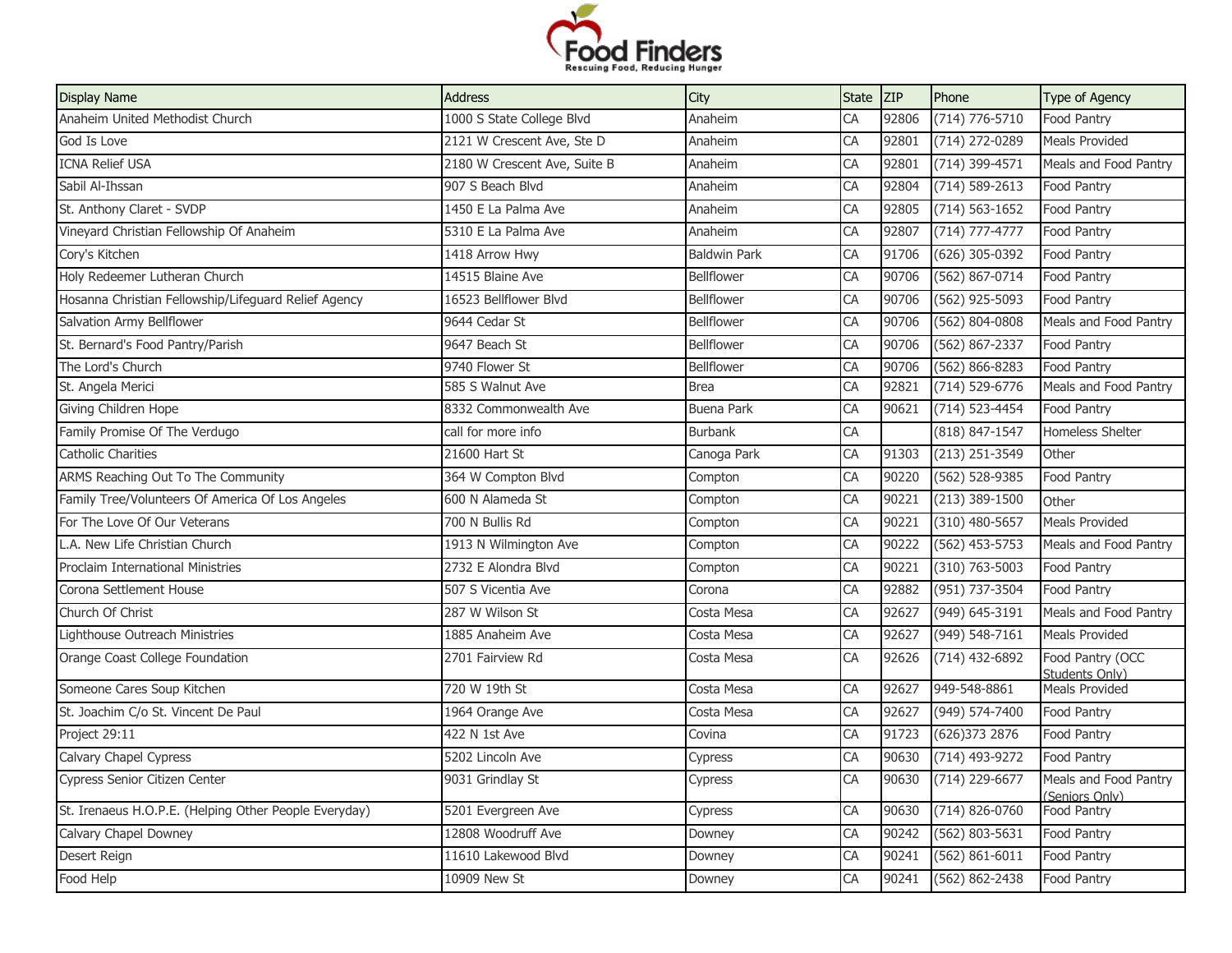

| (760) 489-6380<br><b>Interfaith Community Services</b><br>550 W Washington Ave<br>Escondido<br>CA<br><b>Meals Provided</b><br>92025<br>Faith Food Ministries<br>call for more info<br>CA<br>$(714)$ 905-2444<br>Fullerton<br>Food Pantry<br>First Lutheran Church Fullerton<br>215 N Lemon St<br>Fullerton<br>CA<br>$(714) 871 - 7820$<br>Meals and Food Pantry<br>92832<br>$(714)$ 680-3691<br>Pathways Of Hope<br>611 S Ford Ave<br>CA<br>92832<br>Food Pantry<br>Fullerton<br>St. Andrew's Church<br>1231 E Chapman Ave<br>CA<br>92831<br>$(714) 870 - 4350$<br><b>Meals Provided</b><br>Fullerton<br>CA<br>Wilshire Ave Community Church<br>212 E Wilshire Ave<br>92832<br>$(714) 526 - 2265$<br>Food Pantry<br>Fullerton<br>Christ Cathedral Community Outreach<br>13280 Chapman Ave<br>CA<br>92840<br>(714) 971-2141<br>Meals and Food Pantry<br>Garden Grove<br>First Presbyterian Church of Garden Grove<br>11832 Euclid St<br>CA<br>92840<br>(714) 534-2269<br>Meals and Food Pantry<br>Garden Grove<br>Garden Grove 7th Day Adventist Church<br>12702 9th St<br>Garden Grove<br>CA<br>92840<br>(714) 534-4376<br>Food Pantry<br>CA<br>Garden Grove Friends Church<br>12211 Magnolia St<br>92841<br>$(714) 539 - 7735$<br>Meals and Food Pantry<br>Garden Grove<br>11022 Acacia Pkwy, #c<br>CA<br>$(714) 539 - 4357$<br>92840<br>Food Pantry<br>Garden Grove<br>12432 9th St<br>CA<br>$(714) 534 - 6450$<br>Lutheran Social Services<br>Garden Grove<br>92840<br>Food Pantry<br>CA<br>10801 Stanford Ave<br>92840<br>(714) 539-9133<br>Food Pantry<br>Garden Grove<br>(310) 217-7300<br>CA<br>90249<br>Other<br>Asian Service Center<br>14112 S Kingsley Dr<br>Gardena<br>$(310)$ 357-4563<br>call for more info<br>CA<br>90249<br>Food Pantry<br>Gardena<br>(818) 770-0779<br>CA<br>91204<br><b>International Families Association</b><br>1741 Gardena Ave<br>Glendale<br>Food Pantry<br>Loaves & Fishes-Glendale<br>CA<br>$(213)$ 318-5707<br>4322 San Fernando Rd<br>Glendale<br>91204<br>Food Pantry<br>320 W Windsor Rd<br>91204<br>(818) 246-5586<br>Meals and Food Pantry<br>Salvation Army Glendale Corps<br>Glendale<br>CA<br><b>YWCA Glendale</b><br>(818) 242-4155<br>735 E Lexington Dr<br>Glendale<br>CA<br>91206<br>Other<br>Salvation Army Stillman Sawyer Center<br>CA<br>$(310) 835 - 1986$<br>820 Lomita Blvd<br>Harbor City<br>90710<br>Food Pantry<br>Hawaiian Gardens Food Bank<br>22121 Norwalk Blvd<br>CA<br>$(562)$ 425-4001<br>Food Pantry<br><b>Hawaiian Gardens</b><br>90716<br>(562) 429-2397<br>Meals and Food Pantry<br>22427 Norwalk Blvd<br>CA<br>90716<br>Hawaiian Gardens<br>CA<br>(310) 644-0100<br>Food Pantry<br>3801 W 132nd St<br>Hawthorne<br>90250<br>Atherton Baptist Church<br>2627 W 116th St<br>CA<br>90250<br>(323) 757-3113<br>Hawthorne<br>Food Pantry<br>New Star Family Justice Center<br>14221 Hawthorne Blvd, Bl<br>CA<br>90250<br>(323) 345-2686<br>Hawthorne<br>Other<br>Hope Chapel-Hermosa Beach<br>2420 Pacific Coast Hwy<br>$(310)$ 374-4673<br>Hermosa Beach<br>CA<br>90254<br>Food Pantry<br><b>Beach Cities Interfaith Services</b><br>18131 Gothard St<br>CA<br>92648<br>$(714)$ 375-6400<br>Food Pantry<br>Huntington Beach<br>Calvary Chapel Beachside<br>19400 Beach Blvd, Unit 26<br>CA<br>92648<br>$(714)$ 465-3000<br>Meals and Food Pantry<br>Huntington Beach<br>Ministerios Cristianos Faro De Luz<br>2202 Center St<br>CA<br>90255<br>(323) 587-3082<br>Huntington Park<br>Food Pantry<br>$(310) 674 - 4061$<br>425 S La Brea Ave<br>CA<br>90301<br>Meals and Food Pantry<br>Inglewood<br>355 E Beach Ave<br>CA<br>90302<br>(310) 677-5597<br>Food Pantry<br>Inglewood<br>CA<br>Great Beginnings For Black Babies<br>301 N Prairie Ave, 515<br>90301<br>(310) 677-7995<br>Other<br>Inglewood<br>324 E Queen St<br>$(310)$ 677-3375<br>Salvation Army Inglewood<br>CA<br>90301<br>Food Pantry<br>Inglewood<br>733 Hindry Ave<br>(310) 348-8250<br>Inglewood<br>CA<br>90301<br>Other (Veterans Only) | <b>Display Name</b>                        | <b>Address</b> | City | State ZIP | Phone | Type of Agency |
|-------------------------------------------------------------------------------------------------------------------------------------------------------------------------------------------------------------------------------------------------------------------------------------------------------------------------------------------------------------------------------------------------------------------------------------------------------------------------------------------------------------------------------------------------------------------------------------------------------------------------------------------------------------------------------------------------------------------------------------------------------------------------------------------------------------------------------------------------------------------------------------------------------------------------------------------------------------------------------------------------------------------------------------------------------------------------------------------------------------------------------------------------------------------------------------------------------------------------------------------------------------------------------------------------------------------------------------------------------------------------------------------------------------------------------------------------------------------------------------------------------------------------------------------------------------------------------------------------------------------------------------------------------------------------------------------------------------------------------------------------------------------------------------------------------------------------------------------------------------------------------------------------------------------------------------------------------------------------------------------------------------------------------------------------------------------------------------------------------------------------------------------------------------------------------------------------------------------------------------------------------------------------------------------------------------------------------------------------------------------------------------------------------------------------------------------------------------------------------------------------------------------------------------------------------------------------------------------------------------------------------------------------------------------------------------------------------------------------------------------------------------------------------------------------------------------------------------------------------------------------------------------------------------------------------------------------------------------------------------------------------------------------------------------------------------------------------------------------------------------------------------------------------------------------------------------------------------------------------------------------------------------------------------------------------------------------------------------------------------------------------------------------------------------------------------------------------------------------------------------------------------------------------------------------------------------------------------------------------------------------------------------------------------------------------------------------------------------------------------------------------------------------------------------------------------------------------------------------------------------------------------------------------------------------------------------------------------------------------------|--------------------------------------------|----------------|------|-----------|-------|----------------|
|                                                                                                                                                                                                                                                                                                                                                                                                                                                                                                                                                                                                                                                                                                                                                                                                                                                                                                                                                                                                                                                                                                                                                                                                                                                                                                                                                                                                                                                                                                                                                                                                                                                                                                                                                                                                                                                                                                                                                                                                                                                                                                                                                                                                                                                                                                                                                                                                                                                                                                                                                                                                                                                                                                                                                                                                                                                                                                                                                                                                                                                                                                                                                                                                                                                                                                                                                                                                                                                                                                                                                                                                                                                                                                                                                                                                                                                                                                                                                                                     |                                            |                |      |           |       |                |
|                                                                                                                                                                                                                                                                                                                                                                                                                                                                                                                                                                                                                                                                                                                                                                                                                                                                                                                                                                                                                                                                                                                                                                                                                                                                                                                                                                                                                                                                                                                                                                                                                                                                                                                                                                                                                                                                                                                                                                                                                                                                                                                                                                                                                                                                                                                                                                                                                                                                                                                                                                                                                                                                                                                                                                                                                                                                                                                                                                                                                                                                                                                                                                                                                                                                                                                                                                                                                                                                                                                                                                                                                                                                                                                                                                                                                                                                                                                                                                                     |                                            |                |      |           |       |                |
|                                                                                                                                                                                                                                                                                                                                                                                                                                                                                                                                                                                                                                                                                                                                                                                                                                                                                                                                                                                                                                                                                                                                                                                                                                                                                                                                                                                                                                                                                                                                                                                                                                                                                                                                                                                                                                                                                                                                                                                                                                                                                                                                                                                                                                                                                                                                                                                                                                                                                                                                                                                                                                                                                                                                                                                                                                                                                                                                                                                                                                                                                                                                                                                                                                                                                                                                                                                                                                                                                                                                                                                                                                                                                                                                                                                                                                                                                                                                                                                     |                                            |                |      |           |       |                |
|                                                                                                                                                                                                                                                                                                                                                                                                                                                                                                                                                                                                                                                                                                                                                                                                                                                                                                                                                                                                                                                                                                                                                                                                                                                                                                                                                                                                                                                                                                                                                                                                                                                                                                                                                                                                                                                                                                                                                                                                                                                                                                                                                                                                                                                                                                                                                                                                                                                                                                                                                                                                                                                                                                                                                                                                                                                                                                                                                                                                                                                                                                                                                                                                                                                                                                                                                                                                                                                                                                                                                                                                                                                                                                                                                                                                                                                                                                                                                                                     |                                            |                |      |           |       |                |
|                                                                                                                                                                                                                                                                                                                                                                                                                                                                                                                                                                                                                                                                                                                                                                                                                                                                                                                                                                                                                                                                                                                                                                                                                                                                                                                                                                                                                                                                                                                                                                                                                                                                                                                                                                                                                                                                                                                                                                                                                                                                                                                                                                                                                                                                                                                                                                                                                                                                                                                                                                                                                                                                                                                                                                                                                                                                                                                                                                                                                                                                                                                                                                                                                                                                                                                                                                                                                                                                                                                                                                                                                                                                                                                                                                                                                                                                                                                                                                                     |                                            |                |      |           |       |                |
|                                                                                                                                                                                                                                                                                                                                                                                                                                                                                                                                                                                                                                                                                                                                                                                                                                                                                                                                                                                                                                                                                                                                                                                                                                                                                                                                                                                                                                                                                                                                                                                                                                                                                                                                                                                                                                                                                                                                                                                                                                                                                                                                                                                                                                                                                                                                                                                                                                                                                                                                                                                                                                                                                                                                                                                                                                                                                                                                                                                                                                                                                                                                                                                                                                                                                                                                                                                                                                                                                                                                                                                                                                                                                                                                                                                                                                                                                                                                                                                     |                                            |                |      |           |       |                |
|                                                                                                                                                                                                                                                                                                                                                                                                                                                                                                                                                                                                                                                                                                                                                                                                                                                                                                                                                                                                                                                                                                                                                                                                                                                                                                                                                                                                                                                                                                                                                                                                                                                                                                                                                                                                                                                                                                                                                                                                                                                                                                                                                                                                                                                                                                                                                                                                                                                                                                                                                                                                                                                                                                                                                                                                                                                                                                                                                                                                                                                                                                                                                                                                                                                                                                                                                                                                                                                                                                                                                                                                                                                                                                                                                                                                                                                                                                                                                                                     |                                            |                |      |           |       |                |
|                                                                                                                                                                                                                                                                                                                                                                                                                                                                                                                                                                                                                                                                                                                                                                                                                                                                                                                                                                                                                                                                                                                                                                                                                                                                                                                                                                                                                                                                                                                                                                                                                                                                                                                                                                                                                                                                                                                                                                                                                                                                                                                                                                                                                                                                                                                                                                                                                                                                                                                                                                                                                                                                                                                                                                                                                                                                                                                                                                                                                                                                                                                                                                                                                                                                                                                                                                                                                                                                                                                                                                                                                                                                                                                                                                                                                                                                                                                                                                                     |                                            |                |      |           |       |                |
|                                                                                                                                                                                                                                                                                                                                                                                                                                                                                                                                                                                                                                                                                                                                                                                                                                                                                                                                                                                                                                                                                                                                                                                                                                                                                                                                                                                                                                                                                                                                                                                                                                                                                                                                                                                                                                                                                                                                                                                                                                                                                                                                                                                                                                                                                                                                                                                                                                                                                                                                                                                                                                                                                                                                                                                                                                                                                                                                                                                                                                                                                                                                                                                                                                                                                                                                                                                                                                                                                                                                                                                                                                                                                                                                                                                                                                                                                                                                                                                     |                                            |                |      |           |       |                |
|                                                                                                                                                                                                                                                                                                                                                                                                                                                                                                                                                                                                                                                                                                                                                                                                                                                                                                                                                                                                                                                                                                                                                                                                                                                                                                                                                                                                                                                                                                                                                                                                                                                                                                                                                                                                                                                                                                                                                                                                                                                                                                                                                                                                                                                                                                                                                                                                                                                                                                                                                                                                                                                                                                                                                                                                                                                                                                                                                                                                                                                                                                                                                                                                                                                                                                                                                                                                                                                                                                                                                                                                                                                                                                                                                                                                                                                                                                                                                                                     |                                            |                |      |           |       |                |
|                                                                                                                                                                                                                                                                                                                                                                                                                                                                                                                                                                                                                                                                                                                                                                                                                                                                                                                                                                                                                                                                                                                                                                                                                                                                                                                                                                                                                                                                                                                                                                                                                                                                                                                                                                                                                                                                                                                                                                                                                                                                                                                                                                                                                                                                                                                                                                                                                                                                                                                                                                                                                                                                                                                                                                                                                                                                                                                                                                                                                                                                                                                                                                                                                                                                                                                                                                                                                                                                                                                                                                                                                                                                                                                                                                                                                                                                                                                                                                                     | HOPE (Helping Others Prepare for Eternity) |                |      |           |       |                |
|                                                                                                                                                                                                                                                                                                                                                                                                                                                                                                                                                                                                                                                                                                                                                                                                                                                                                                                                                                                                                                                                                                                                                                                                                                                                                                                                                                                                                                                                                                                                                                                                                                                                                                                                                                                                                                                                                                                                                                                                                                                                                                                                                                                                                                                                                                                                                                                                                                                                                                                                                                                                                                                                                                                                                                                                                                                                                                                                                                                                                                                                                                                                                                                                                                                                                                                                                                                                                                                                                                                                                                                                                                                                                                                                                                                                                                                                                                                                                                                     |                                            |                |      |           |       |                |
|                                                                                                                                                                                                                                                                                                                                                                                                                                                                                                                                                                                                                                                                                                                                                                                                                                                                                                                                                                                                                                                                                                                                                                                                                                                                                                                                                                                                                                                                                                                                                                                                                                                                                                                                                                                                                                                                                                                                                                                                                                                                                                                                                                                                                                                                                                                                                                                                                                                                                                                                                                                                                                                                                                                                                                                                                                                                                                                                                                                                                                                                                                                                                                                                                                                                                                                                                                                                                                                                                                                                                                                                                                                                                                                                                                                                                                                                                                                                                                                     | St. Columban c/o St. Vincent de Paul       |                |      |           |       |                |
|                                                                                                                                                                                                                                                                                                                                                                                                                                                                                                                                                                                                                                                                                                                                                                                                                                                                                                                                                                                                                                                                                                                                                                                                                                                                                                                                                                                                                                                                                                                                                                                                                                                                                                                                                                                                                                                                                                                                                                                                                                                                                                                                                                                                                                                                                                                                                                                                                                                                                                                                                                                                                                                                                                                                                                                                                                                                                                                                                                                                                                                                                                                                                                                                                                                                                                                                                                                                                                                                                                                                                                                                                                                                                                                                                                                                                                                                                                                                                                                     |                                            |                |      |           |       |                |
|                                                                                                                                                                                                                                                                                                                                                                                                                                                                                                                                                                                                                                                                                                                                                                                                                                                                                                                                                                                                                                                                                                                                                                                                                                                                                                                                                                                                                                                                                                                                                                                                                                                                                                                                                                                                                                                                                                                                                                                                                                                                                                                                                                                                                                                                                                                                                                                                                                                                                                                                                                                                                                                                                                                                                                                                                                                                                                                                                                                                                                                                                                                                                                                                                                                                                                                                                                                                                                                                                                                                                                                                                                                                                                                                                                                                                                                                                                                                                                                     | HOPE Inc                                   |                |      |           |       |                |
|                                                                                                                                                                                                                                                                                                                                                                                                                                                                                                                                                                                                                                                                                                                                                                                                                                                                                                                                                                                                                                                                                                                                                                                                                                                                                                                                                                                                                                                                                                                                                                                                                                                                                                                                                                                                                                                                                                                                                                                                                                                                                                                                                                                                                                                                                                                                                                                                                                                                                                                                                                                                                                                                                                                                                                                                                                                                                                                                                                                                                                                                                                                                                                                                                                                                                                                                                                                                                                                                                                                                                                                                                                                                                                                                                                                                                                                                                                                                                                                     |                                            |                |      |           |       |                |
|                                                                                                                                                                                                                                                                                                                                                                                                                                                                                                                                                                                                                                                                                                                                                                                                                                                                                                                                                                                                                                                                                                                                                                                                                                                                                                                                                                                                                                                                                                                                                                                                                                                                                                                                                                                                                                                                                                                                                                                                                                                                                                                                                                                                                                                                                                                                                                                                                                                                                                                                                                                                                                                                                                                                                                                                                                                                                                                                                                                                                                                                                                                                                                                                                                                                                                                                                                                                                                                                                                                                                                                                                                                                                                                                                                                                                                                                                                                                                                                     |                                            |                |      |           |       |                |
|                                                                                                                                                                                                                                                                                                                                                                                                                                                                                                                                                                                                                                                                                                                                                                                                                                                                                                                                                                                                                                                                                                                                                                                                                                                                                                                                                                                                                                                                                                                                                                                                                                                                                                                                                                                                                                                                                                                                                                                                                                                                                                                                                                                                                                                                                                                                                                                                                                                                                                                                                                                                                                                                                                                                                                                                                                                                                                                                                                                                                                                                                                                                                                                                                                                                                                                                                                                                                                                                                                                                                                                                                                                                                                                                                                                                                                                                                                                                                                                     |                                            |                |      |           |       |                |
|                                                                                                                                                                                                                                                                                                                                                                                                                                                                                                                                                                                                                                                                                                                                                                                                                                                                                                                                                                                                                                                                                                                                                                                                                                                                                                                                                                                                                                                                                                                                                                                                                                                                                                                                                                                                                                                                                                                                                                                                                                                                                                                                                                                                                                                                                                                                                                                                                                                                                                                                                                                                                                                                                                                                                                                                                                                                                                                                                                                                                                                                                                                                                                                                                                                                                                                                                                                                                                                                                                                                                                                                                                                                                                                                                                                                                                                                                                                                                                                     |                                            |                |      |           |       |                |
|                                                                                                                                                                                                                                                                                                                                                                                                                                                                                                                                                                                                                                                                                                                                                                                                                                                                                                                                                                                                                                                                                                                                                                                                                                                                                                                                                                                                                                                                                                                                                                                                                                                                                                                                                                                                                                                                                                                                                                                                                                                                                                                                                                                                                                                                                                                                                                                                                                                                                                                                                                                                                                                                                                                                                                                                                                                                                                                                                                                                                                                                                                                                                                                                                                                                                                                                                                                                                                                                                                                                                                                                                                                                                                                                                                                                                                                                                                                                                                                     |                                            |                |      |           |       |                |
|                                                                                                                                                                                                                                                                                                                                                                                                                                                                                                                                                                                                                                                                                                                                                                                                                                                                                                                                                                                                                                                                                                                                                                                                                                                                                                                                                                                                                                                                                                                                                                                                                                                                                                                                                                                                                                                                                                                                                                                                                                                                                                                                                                                                                                                                                                                                                                                                                                                                                                                                                                                                                                                                                                                                                                                                                                                                                                                                                                                                                                                                                                                                                                                                                                                                                                                                                                                                                                                                                                                                                                                                                                                                                                                                                                                                                                                                                                                                                                                     |                                            |                |      |           |       |                |
|                                                                                                                                                                                                                                                                                                                                                                                                                                                                                                                                                                                                                                                                                                                                                                                                                                                                                                                                                                                                                                                                                                                                                                                                                                                                                                                                                                                                                                                                                                                                                                                                                                                                                                                                                                                                                                                                                                                                                                                                                                                                                                                                                                                                                                                                                                                                                                                                                                                                                                                                                                                                                                                                                                                                                                                                                                                                                                                                                                                                                                                                                                                                                                                                                                                                                                                                                                                                                                                                                                                                                                                                                                                                                                                                                                                                                                                                                                                                                                                     | The Way Out Ministries                     |                |      |           |       |                |
|                                                                                                                                                                                                                                                                                                                                                                                                                                                                                                                                                                                                                                                                                                                                                                                                                                                                                                                                                                                                                                                                                                                                                                                                                                                                                                                                                                                                                                                                                                                                                                                                                                                                                                                                                                                                                                                                                                                                                                                                                                                                                                                                                                                                                                                                                                                                                                                                                                                                                                                                                                                                                                                                                                                                                                                                                                                                                                                                                                                                                                                                                                                                                                                                                                                                                                                                                                                                                                                                                                                                                                                                                                                                                                                                                                                                                                                                                                                                                                                     | All Saints Anglican Church                 |                |      |           |       |                |
|                                                                                                                                                                                                                                                                                                                                                                                                                                                                                                                                                                                                                                                                                                                                                                                                                                                                                                                                                                                                                                                                                                                                                                                                                                                                                                                                                                                                                                                                                                                                                                                                                                                                                                                                                                                                                                                                                                                                                                                                                                                                                                                                                                                                                                                                                                                                                                                                                                                                                                                                                                                                                                                                                                                                                                                                                                                                                                                                                                                                                                                                                                                                                                                                                                                                                                                                                                                                                                                                                                                                                                                                                                                                                                                                                                                                                                                                                                                                                                                     |                                            |                |      |           |       |                |
|                                                                                                                                                                                                                                                                                                                                                                                                                                                                                                                                                                                                                                                                                                                                                                                                                                                                                                                                                                                                                                                                                                                                                                                                                                                                                                                                                                                                                                                                                                                                                                                                                                                                                                                                                                                                                                                                                                                                                                                                                                                                                                                                                                                                                                                                                                                                                                                                                                                                                                                                                                                                                                                                                                                                                                                                                                                                                                                                                                                                                                                                                                                                                                                                                                                                                                                                                                                                                                                                                                                                                                                                                                                                                                                                                                                                                                                                                                                                                                                     |                                            |                |      |           |       |                |
|                                                                                                                                                                                                                                                                                                                                                                                                                                                                                                                                                                                                                                                                                                                                                                                                                                                                                                                                                                                                                                                                                                                                                                                                                                                                                                                                                                                                                                                                                                                                                                                                                                                                                                                                                                                                                                                                                                                                                                                                                                                                                                                                                                                                                                                                                                                                                                                                                                                                                                                                                                                                                                                                                                                                                                                                                                                                                                                                                                                                                                                                                                                                                                                                                                                                                                                                                                                                                                                                                                                                                                                                                                                                                                                                                                                                                                                                                                                                                                                     |                                            |                |      |           |       |                |
|                                                                                                                                                                                                                                                                                                                                                                                                                                                                                                                                                                                                                                                                                                                                                                                                                                                                                                                                                                                                                                                                                                                                                                                                                                                                                                                                                                                                                                                                                                                                                                                                                                                                                                                                                                                                                                                                                                                                                                                                                                                                                                                                                                                                                                                                                                                                                                                                                                                                                                                                                                                                                                                                                                                                                                                                                                                                                                                                                                                                                                                                                                                                                                                                                                                                                                                                                                                                                                                                                                                                                                                                                                                                                                                                                                                                                                                                                                                                                                                     |                                            |                |      |           |       |                |
|                                                                                                                                                                                                                                                                                                                                                                                                                                                                                                                                                                                                                                                                                                                                                                                                                                                                                                                                                                                                                                                                                                                                                                                                                                                                                                                                                                                                                                                                                                                                                                                                                                                                                                                                                                                                                                                                                                                                                                                                                                                                                                                                                                                                                                                                                                                                                                                                                                                                                                                                                                                                                                                                                                                                                                                                                                                                                                                                                                                                                                                                                                                                                                                                                                                                                                                                                                                                                                                                                                                                                                                                                                                                                                                                                                                                                                                                                                                                                                                     |                                            |                |      |           |       |                |
|                                                                                                                                                                                                                                                                                                                                                                                                                                                                                                                                                                                                                                                                                                                                                                                                                                                                                                                                                                                                                                                                                                                                                                                                                                                                                                                                                                                                                                                                                                                                                                                                                                                                                                                                                                                                                                                                                                                                                                                                                                                                                                                                                                                                                                                                                                                                                                                                                                                                                                                                                                                                                                                                                                                                                                                                                                                                                                                                                                                                                                                                                                                                                                                                                                                                                                                                                                                                                                                                                                                                                                                                                                                                                                                                                                                                                                                                                                                                                                                     |                                            |                |      |           |       |                |
|                                                                                                                                                                                                                                                                                                                                                                                                                                                                                                                                                                                                                                                                                                                                                                                                                                                                                                                                                                                                                                                                                                                                                                                                                                                                                                                                                                                                                                                                                                                                                                                                                                                                                                                                                                                                                                                                                                                                                                                                                                                                                                                                                                                                                                                                                                                                                                                                                                                                                                                                                                                                                                                                                                                                                                                                                                                                                                                                                                                                                                                                                                                                                                                                                                                                                                                                                                                                                                                                                                                                                                                                                                                                                                                                                                                                                                                                                                                                                                                     | Breath Of Life                             |                |      |           |       |                |
|                                                                                                                                                                                                                                                                                                                                                                                                                                                                                                                                                                                                                                                                                                                                                                                                                                                                                                                                                                                                                                                                                                                                                                                                                                                                                                                                                                                                                                                                                                                                                                                                                                                                                                                                                                                                                                                                                                                                                                                                                                                                                                                                                                                                                                                                                                                                                                                                                                                                                                                                                                                                                                                                                                                                                                                                                                                                                                                                                                                                                                                                                                                                                                                                                                                                                                                                                                                                                                                                                                                                                                                                                                                                                                                                                                                                                                                                                                                                                                                     | Food Pantry LAX                            |                |      |           |       |                |
|                                                                                                                                                                                                                                                                                                                                                                                                                                                                                                                                                                                                                                                                                                                                                                                                                                                                                                                                                                                                                                                                                                                                                                                                                                                                                                                                                                                                                                                                                                                                                                                                                                                                                                                                                                                                                                                                                                                                                                                                                                                                                                                                                                                                                                                                                                                                                                                                                                                                                                                                                                                                                                                                                                                                                                                                                                                                                                                                                                                                                                                                                                                                                                                                                                                                                                                                                                                                                                                                                                                                                                                                                                                                                                                                                                                                                                                                                                                                                                                     |                                            |                |      |           |       |                |
|                                                                                                                                                                                                                                                                                                                                                                                                                                                                                                                                                                                                                                                                                                                                                                                                                                                                                                                                                                                                                                                                                                                                                                                                                                                                                                                                                                                                                                                                                                                                                                                                                                                                                                                                                                                                                                                                                                                                                                                                                                                                                                                                                                                                                                                                                                                                                                                                                                                                                                                                                                                                                                                                                                                                                                                                                                                                                                                                                                                                                                                                                                                                                                                                                                                                                                                                                                                                                                                                                                                                                                                                                                                                                                                                                                                                                                                                                                                                                                                     |                                            |                |      |           |       |                |
|                                                                                                                                                                                                                                                                                                                                                                                                                                                                                                                                                                                                                                                                                                                                                                                                                                                                                                                                                                                                                                                                                                                                                                                                                                                                                                                                                                                                                                                                                                                                                                                                                                                                                                                                                                                                                                                                                                                                                                                                                                                                                                                                                                                                                                                                                                                                                                                                                                                                                                                                                                                                                                                                                                                                                                                                                                                                                                                                                                                                                                                                                                                                                                                                                                                                                                                                                                                                                                                                                                                                                                                                                                                                                                                                                                                                                                                                                                                                                                                     | <b>US Vets</b>                             |                |      |           |       |                |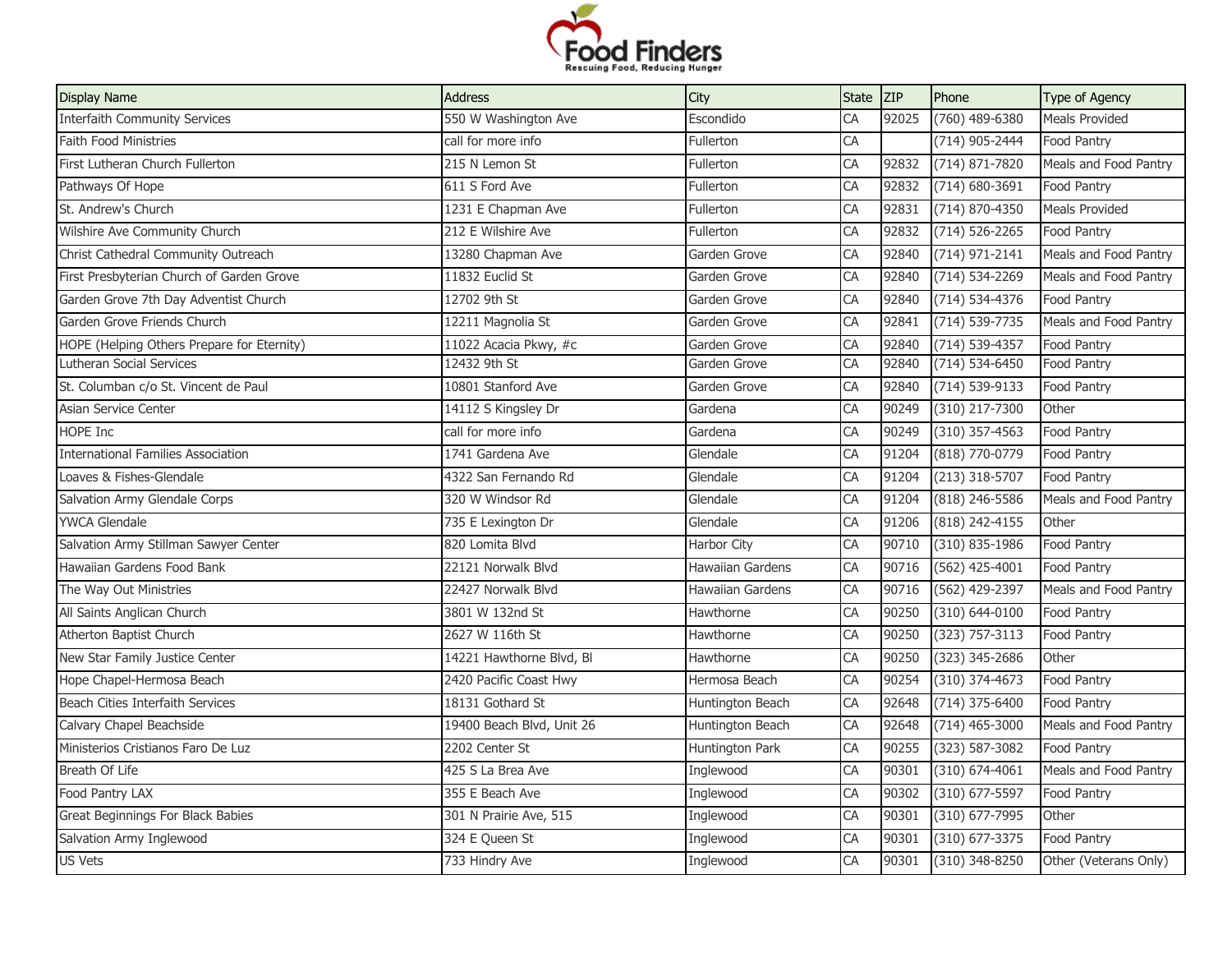

| <b>Display Name</b>                                       | <b>Address</b>                 | City          | <b>State</b> | <b>ZIP</b> | Phone              | Type of Agency                       |
|-----------------------------------------------------------|--------------------------------|---------------|--------------|------------|--------------------|--------------------------------------|
| Families Forward                                          | 8 Thomas                       | Irvine        | CA           | 92618      | (949) 552-2727     | Food Pantry                          |
| Mission Of Hope                                           | 18842 Teller Ave               | Irvine        | CA           | 92612      | (949) 387-9445     | Food Pantry                          |
| South County Outreach                                     | 7 Whatney, Ste B               | Irvine        | CA           | 92618      | (949) 380-8144     | Food Pantry                          |
| Vista Community Clinic-The Gary Center                    | 341 Hillcrest St               | La Habra      | CA           | 90631      | $(562) 691 - 3263$ | Food Pantry                          |
| Fountain of Life Church                                   | 13518 Biola Ave                | La Mirada     | CA           | 90638      | (562) 941-4610     | Meals and Food Pantry                |
| St. Paul Of The Cross Church                              | 14020 Foster Rd                | La Mirada     | CA           | 90638      | $(562)$ 921-2914   | Food Pantry                          |
| Mercy Warehouse                                           | 27632 El Lazo                  | Laguna Niguel | CA           | 92677      | (949) 910-0024     | Food Pantry                          |
| Broken Loaf Food Pantry @ Lakewood First United Methodist | 4300 Bellflower Blvd           | Lakewood      | CA           | 90713      | (562) 425-1219     | Food Pantry                          |
| Cityline Church                                           | 6236 Woodruff Ave              | Lakewood      | CA           | 90713      | (562) 925-0251     | Food Pantry                          |
| SSS Good Samaritan Assoc                                  | 5035 Hedda St                  | Lakewood      | CA           | 90712      | (562) 467-8926     | Food Pantry                          |
| Weingart Senior Center                                    | 5220 Oliva Ave                 | Lakewood      | CA           | 90712      | $(562) 630 - 6141$ | Meals and Food Pantry                |
| House Of Yahweh                                           | 4046 Marine Ave                | Lawndale      | CA           | 90260      | $(310) 675 - 6412$ | (Seniors Only)<br>Food Pantry        |
| Calvary Assembly Of God                                   | 25501 Oak Street               | Lomita        | CA           | 90717      | $(310)$ 326-2757   | Food Pantry                          |
| Community's Child                                         | 25520 Woodward Ave             | Lomita        | CA           | 90717      | $(310) 534 - 4040$ | Food Pantry                          |
| St. Margaret Mary Roman Catholic Church                   | 25511 Eshelman Ave             | Lomita        | CA           | 90717      | $(310)$ 326-3364   | Food Pantry                          |
| 7th Street Church                                         | 668 Obispo Ave                 | Long Beach    | CA           | 90814      | $(562)$ 434-3408   | Food Pantry                          |
| AIDS Food Store Of Long Beach                             | 3935 E 10th St                 | Long Beach    | CA           | 90804      | (562) 434-3425     | Meals and Food Pantry                |
|                                                           |                                |               |              |            |                    | (must register)                      |
| ASI-Beach Pantry at CSULB                                 | 1212 N Bellflower Blvd         | Long Beach    | CA           | 90815      | (562) 985-4834     | Food Pantry (CSULB<br>Students Only) |
| Beacon For Him                                            | 439 W Anaheim St               | Long Beach    | CA           | 90813      | (562) 591-2299     | Meals and Food Pantry                |
| Catholic Charities                                        | 123 E 14th St                  | Long Beach    | CA           | 90813      | $(213)$ 251-3432   | Food Pantry                          |
| Christ Second Baptist Church                              | 1471 Martin Luther King Jr Ave | Long Beach    | CA           | 90813      | (562) 599-3421     | Meals and Food Pantry                |
| Christian Outreach in Action                              | 515 E 3rd St                   | Long Beach    | CA           | 90802      | (562) 432-1440     | Meals and Food Pantry                |
| Emmanuel Presbyterian Church                              | 4017 E 6th St                  | Long Beach    | CA           | 90814      | (562) 439-8946     | Food Pantry                          |
| First Baptist Church                                      | 1000 Pine Ave                  | Long Beach    | CA           | 90813      | (562) 432-8447     | Food Pantry                          |
| Harbor Baptist Church                                     | 2300 W Wardlow Rd              | Long Beach    | CA           | 90810      | (562) 427-8046     | Food Pantry                          |
| Help Me Help You                                          | call for more info             | Long Beach    | CA           |            | $(562) 612 - 5001$ | Food Pantry                          |
| I Own It Today                                            | 3935 E 10th St                 | Long Beach    | CA           | 90804      | (562) 438-1800     | Food Pantry                          |
| Iglesia Cristiana Emanuel                                 | 1309 E 3rd St                  | Long Beach    | CA           | 90802      | (562) 432-8690     | Food Pantry                          |
| Long Beach Community Table                                | call for more info             | Long Beach    | CA           |            | (562) 548-0774     | Food Pantry                          |
| Long Beach Rescue Mission                                 | 1335 Pacific Ave               | Long Beach    | CA           | 90813      | $(562) 591 - 1292$ | Homeless Shelter                     |
| Long Beach Senior Center                                  | 1150 E 4th St.                 | Long Beach    | CA           | 90802      | $(562) 570 - 3506$ | Meals and Food Pantry                |
| Lutheran Social Services                                  | 1611 Pine Ave                  | Long Beach    | CA           | 90813      | $(562) 599 - 1321$ | (Seniors Only)<br>Food Pantry        |
| Marian Outreach Center c/o St. Lucy Church                | 1721 W 23rd St                 | Long Beach    | CA           | 90810      | (562) 989-1954     | Food Pantry                          |
|                                                           |                                |               |              |            |                    |                                      |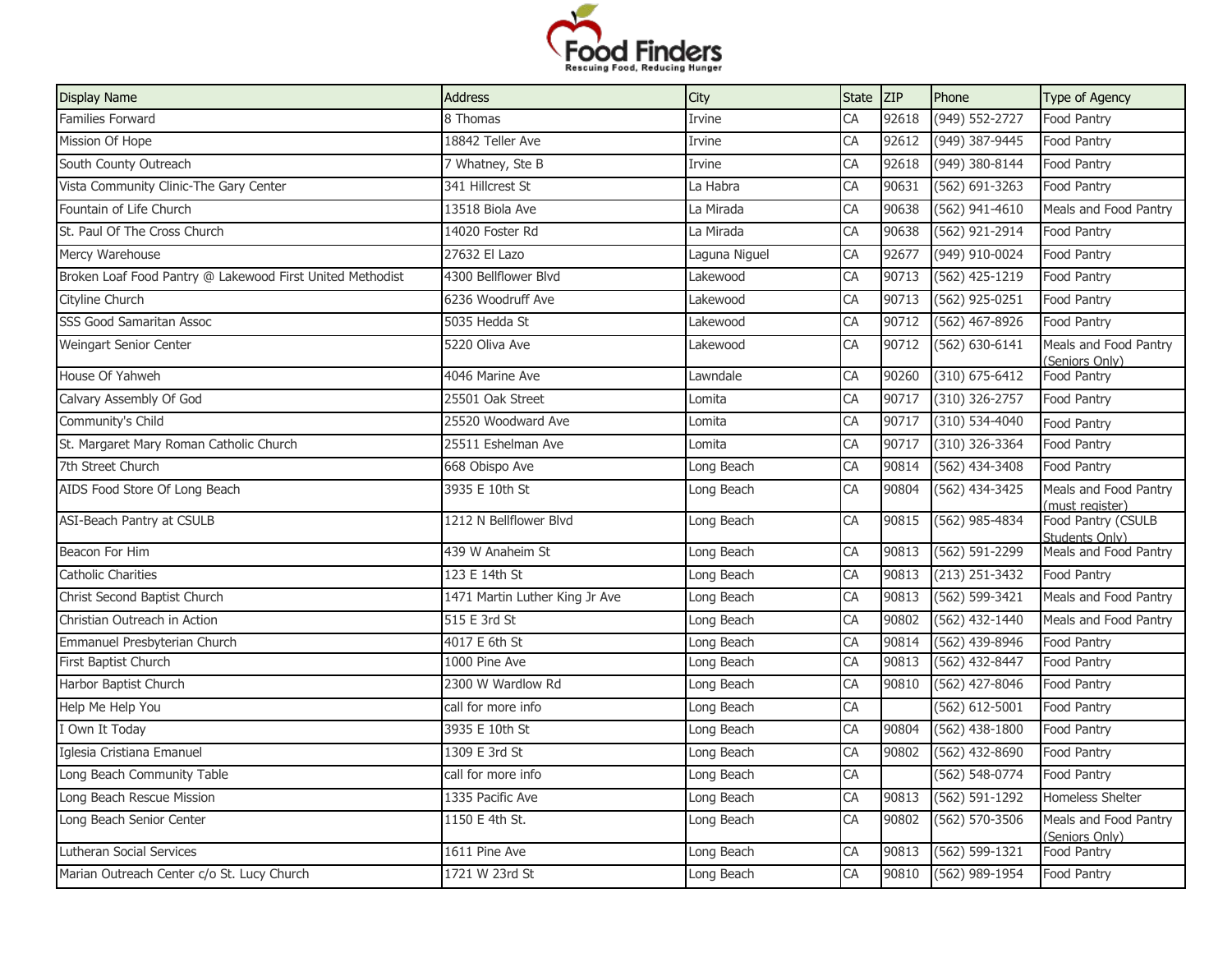

| <b>Display Name</b>                       | <b>Address</b>                 | City         | <b>State</b> | <b>ZIP</b> | Phone              | Type of Agency                          |
|-------------------------------------------|--------------------------------|--------------|--------------|------------|--------------------|-----------------------------------------|
| More For Students at Wilson High School   | 4400 E. 10th St                | Long Beach   | CA           | 90804      | $(562)$ 433-0481   | Food Pantry (Wilson<br>Students Only)   |
| Mount Of Olives Christian Church          | 1101 Artesia Blvd              | Long Beach   | CA           | 90805      | (562) 756-6439     | Meals and Food Pantry                   |
| <b>New Generations</b>                    | 2426 Santa Fe Ave              | Long Beach   | CA           | 90810      | (562) 570-4434     | Food Pantry                             |
| North Long Beach Ministry Center          | 5239 Atlantic Ave              | Long Beach   | CA           | 90805      | (562) 422-5090     | Food Pantry                             |
| Parkcrest Christian Church                | 3936 Woodruff Ave              | Long Beach   | CA           | 90808      | (562) 421-9374     | Food Pantry                             |
| Salvation Army Citadel                    | 3092 Long Beach Blvd           | Long Beach   | CA           | 90807      | $(562)$ 426-7637   | Food Pantry (must<br>register)          |
| St. Cyprian's                             | 4714 Clark Ave                 | Long Beach   | CA           | 90808      | (562) 421-9487     | Meals Provided                          |
| St. Gregory's Episcopal Church            | 6201 E Willow St               | Long Beach   | CA           | 90815      | $(562)$ 420-1311   | Food Pantry                             |
| St. Mary Medical Center CARE Program      | 1045 Atlantic Ave, Suite 1016  | Long Beach   | CA           | 90813      | (562) 624-4996     | Food Pantry                             |
| Temple Baptist Church                     | 2825 E 10th St                 | Long Beach   | CA           | 90804      | (562) 434-3217     | Food Pantry                             |
| The LGBTQ Center Of Long Beach            | 2017 E 4th St                  | Long Beach   | CA           | 90814      | $(562)$ 434-4455   | Other                                   |
| Unitarian Universalist Church-Long Beach  | 5450 E Atherton St             | Long Beach   | CA           | 90815      | $(562) 597 - 8445$ | Food Pantry                             |
| Urban Community Outreach (Drop-In Center) | 241 Cedar Ave                  | Long Beach   | CA           | 90802      | $(562) 582 - 1000$ | Meals and Food Pantry                   |
| US Vets                                   | 2220 W Williams St             | Long Beach   | CA           | 90810      | (562) 200-7300     | Other (Veterans Only)                   |
| Veterans Administration                   | 5901 E 7th St, Bldg 133        | Long Beach   | CA           | 90822      | (562) 826-8000     | Food Pantry (Veterans<br>Only)          |
| Women In Action Reaching Out              | 851 Via Carmelitos             | Long Beach   | CA           | 90805      | $(562)$ 253-8078   | Meals and Food Pantry                   |
| Houghton Park Sr Ctr                      | 3301 E 65th St (temp location) | Long Beach   | CA           | 90805      | (562) 428-6538     | Meals and Food Pantry<br>(Seniors Only) |
| Angeltree Operation Stitches              | call for more info             | Long Beach   | CA           |            | (310) 946-4399     | Meals and Food Pantry                   |
| Los Alamitos Senior Center                | 10909 Oak St                   | Los Alamitos | CA           | 90720      | $(562)$ 430-1073   | Meals and Food Pantry                   |
| We Care Of Los Alamitos                   | 3788 Cerritos Ave              | Los Alamitos | CA           | 90720      | (562) 598-9790     | Food Pantry (Must call<br>for appt)     |
| A New Way Of Life                         | call for more info             | Los Angeles  | CA           |            | $(323) 563 - 3575$ | Shelter                                 |
| <b>API Forward Movement</b>               | 2001 W Olympic Blvd            | Los Angeles  | CA           | 90006      | $(213) 553 - 1800$ | Meals Provided (Must be<br>a cliant)    |
| <b>Beyond Dreams</b>                      | call for more info             | Los Angeles  | CA           |            | $(323) 531 - 2869$ | Food Pantry                             |
| Bienestar Human Services                  | 5326 E Beverly Blvd            | Los Angeles  | CA           | 90022      | (323) 727-7896     | Food Pantry                             |
| <b>Chinatown Service Center</b>           | 767 N Hill St, Suite 200B      | Los Angeles  | CA           | 90012      | $(213) 808 - 1700$ | Food Pantry (Must be a                  |
| Christian Fellowship Foursquare Church    | 2421 W 48th St                 | Los Angeles  | CA           | 90043      | (323) 292-9091     | Food Pantry                             |
| Christian Food Center                     | 1101 E Washington Blvd         | Los Angeles  | CA           | 90021      | $(213) 741 - 0213$ | Food Pantry                             |
| Connections For Women                     | call for more info             | Los Angeles  | CA           |            | (833) 239-6741     | Shelter                                 |
| <b>Emmanuel Baptist Mission</b>           | 530 E 5th St                   | Los Angeles  | CA           | 90013      | $(213) 626 - 4681$ | <b>Meals Provided</b>                   |
| Faith In Christ Ministries                | 4501 S Western Ave             | Los Angeles  | CA           | 90062      | (323) 291-9636     | Meals and Food Pantry                   |
| Fellowship Of The Light                   | 6042 Whittier Blvd             | Los Angeles  | CA           | 90022      | (323) 952-0844     | Meals and Food Pantry                   |
| Fred Jordan Mission                       | 445 Towne Ave                  | Los Angeles  | CA           | 90013      | $(213)$ 489-7763   | Homeless Shelter                        |
| Freedom Assembly                          | 11520 Mona Blvd                | Los Angeles  | CA           | 90059      | (310) 836-2399     | Food Pantry                             |
| Grant African Methodist Episcopal Church  | 10435 S Central Ave            | Los Angeles  | CA           | 90002      | $(323) 564 - 1151$ | Food Pantry                             |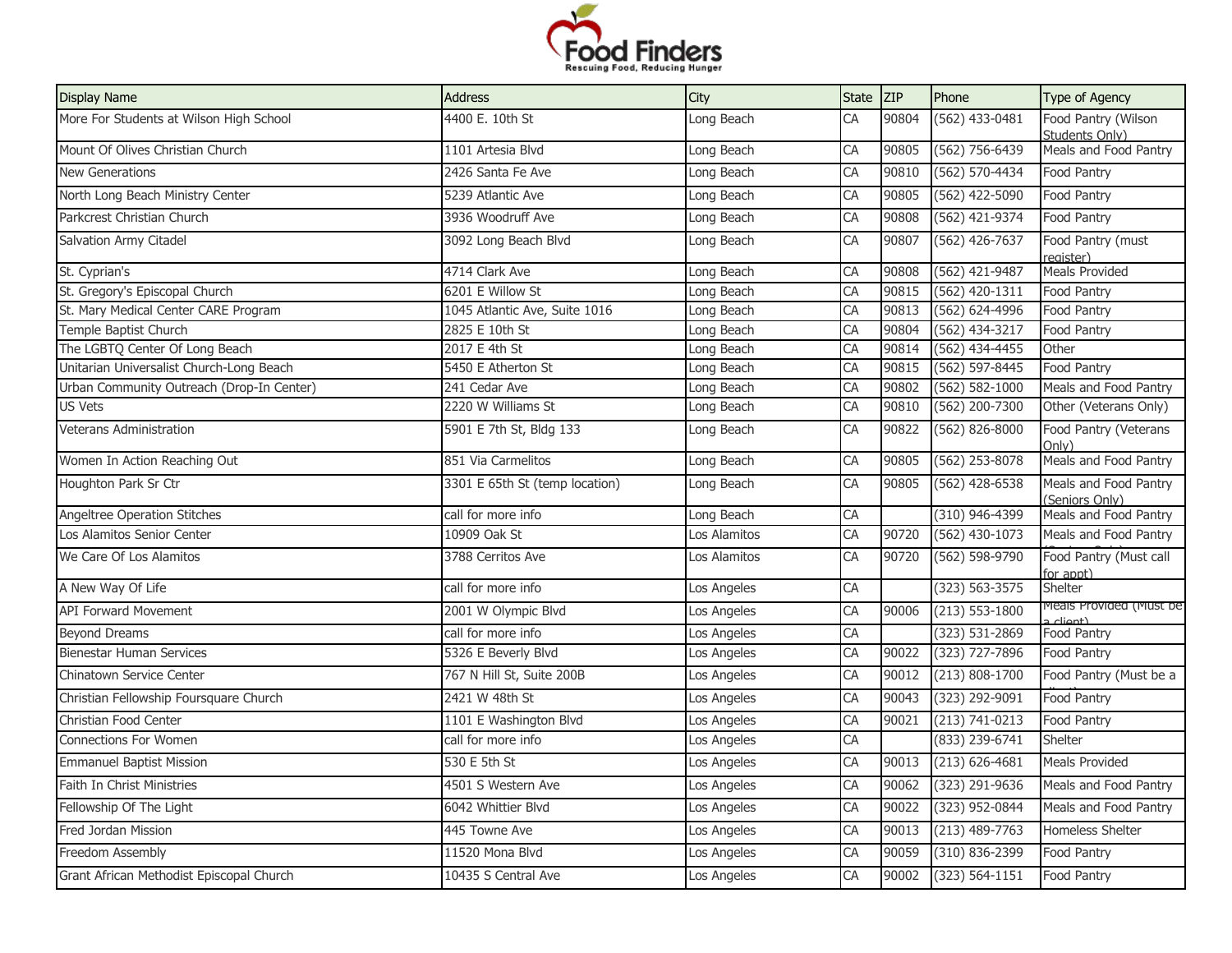

| <b>Display Name</b>                                      | <b>Address</b>                    | City                 | State | <b>ZIP</b> | Phone              | Type of Agency                 |
|----------------------------------------------------------|-----------------------------------|----------------------|-------|------------|--------------------|--------------------------------|
| Greater West Hollywood Food Coalition                    | 5939 Hollywood Blvd               | Los Angeles          | CA    | 90028      | (323) 462-2032     | <b>Meals Provided</b>          |
| Home At Last CDC                                         | call for more info                | Los Angeles          | CA    |            | $(323) 750 - 7177$ | Homeless Shelter               |
| LA Dream Center                                          | 2301 Bellevue Ave                 | Los Angeles          | CA    | 90026      | $(213)$ 273-7000   | Meals and Food Pantry          |
| Los Angeles Education Partnership - Esteban Torres HS    | 4211 Dozier St                    | Los Angeles          | CA    | 90063      | $(213) 622 - 5237$ | Food Pantry (Students<br>Only) |
| Los Angeles Education Partnership-75th Street Elementary | 142 W 75th St                     | Los Angeles          | CA    | 90003      | (323) 971-8885     | Food Pantry (Students<br>Only) |
| Los Angeles Education Partnership-Bethune Middle School  | 155 W 69th St                     | Los Angeles          | CA    | 90003      | $(323) 541 - 1800$ | Food Pantry (Students<br>Only) |
| Los Angeles Education Partnership-Edison Middle School   | 1300 E 64th St                    | Los Angeles          | CA    | 90001      | (323) 826-2500     | Food Pantry (Students<br>Onlv) |
| Los Angeles Education Partnership-Miramonte Elementary   | 1400 E 68th St                    | Los Angeles          | CA    | 90001      | $(323) 583 - 1257$ | Food Pantry (Students<br>Only) |
| Los Angeles LGBT Center                                  | 1125 N McCadden Pl                | Los Angeles          | CA    | 90038      | (323) 860-5830     | Food Pantry                    |
| Los Angeles Mission                                      | 316 Winston St                    | Los Angeles          | CA    | 90013      | $(213) 629 - 1227$ | Homeless Shelter               |
| Midnight Mission                                         | 601 S San Pedro St                | Los Angeles          | CA    | 90014      | $(213)$ 624-9258   | Homeless Shelter               |
| Monte Sion Center                                        | 4405 E Olympic Blvd               | Los Angeles          | CA    | 90023      | (323) 974-2856     | Food Pantry                    |
| Mt. Tabor Missionary Baptist Church                      | 6614 S Western Ave                | Los Angeles          | CA    | 90047      | (323) 753-3189     | Food Pantry                    |
| New Directions for Veterans                              | 11303 Wilshire Blvd, Building 116 | Los Angeles          | CA    | 90049      | (310) 914-4045     | Other (Veterans Only)          |
| Our Lady Of Victory Catholic Church                      | 1316 S Herbert Ave                | Los Angeles          | CA    | 90023      | (323) 268-9502     | Food Pantry                    |
| Praise Chapel Florence Community Church                  | 1750 E Florence Ave               | Los Angeles          | CA    | 90001      | $(626)$ 483-5728   | Food Pantry                    |
| Proyecto Pastoral At Dolores Mission                     | 135 N Mission Rd                  | Los Angeles          | CA    | 90033      | (323) 881-0018     | <b>Meals Provided</b>          |
| Ruth's Place                                             | 4775 S Broadway                   | Los Angeles          | CA    | 90037      | (323) 432-2447     | Other                          |
| Safe Passage/Westminster Baptist Church                  | 2300 Griffith Ave                 | Los Angeles          | CA    | 90011      | (310) 629-0746     | Meals and Food Pantry          |
| St. Francis Center                                       | 1835 S Hope St                    | Los Angeles          | CA    | 90015      | (213) 747-5347     | Meals and Food Pantry          |
| St. Vincent De Paul Church                               | 621 W Adams Blvd                  | Los Angeles          | CA    | 90007      | (213) 749-8950     | Food Pantry                    |
| The Beloved Church Of God In Christ                      | 7529 S Main St                    | Los Angeles          | CA    | 90003      | (323) 758-7081     | Meals and Food Pantry          |
| <b>Union Rescue Mission</b>                              | 545 S San Pedro St                | Los Angeles          | CA    | 90013      | $(213)$ 347-6300   | <b>Homeless Shelter</b>        |
| University Student Union-CSULA                           | 5154 State University Dr          | Los Angeles          | CA    | 90032      | (323) 343-2450     | Food Pantry (CSULA             |
| Lynwood United Methodist Church                          | 4207 Carlin Ave                   | Lynwood              | CA    | 90262      | $(310) 638 - 5163$ | Food Pantry                    |
| Abrazar Family Center                                    | 14900 Park Ln                     | Midway City          | CA    | 92655      | $(714) 898 - 0203$ | Meals and Food Pantry          |
| Hope Of The Valley                                       | 11134 Sepulveda Blvd              | <b>Mission Hills</b> | CA    | 91345      | $(818)$ 392-0020   | Other                          |
| Morningstar Christian Church                             | 4518 San Bernardino St            | Montclair            | CA    | 91763      | (909) 625-0729     | Food Pantry                    |
| Children's Network International                         | 333 S 4th St                      | Montebello           | CA    | 90640      | (323) 980-9870     | Food Pantry                    |
| Heart of Compassion                                      | 600 S Maple Ave                   | Montebello           | CA    | 90640      | (323) 727-7997     | Food Pantry                    |
| North Valley Caring Services                             | 15453 Rayen St                    | North Hills          | CA    | 91343      | (818) 891-0481     | Food Pantry                    |
| LA Family Housing                                        | 7843 Lankershim Blyd              | North Hollywood      | CA    | 91605      | $(818)$ 982-4091   | Other                          |
| Lutheran Social Services                                 | 7400 Tujunga Ave                  | North Hollywood      | CA    | 91605      | (818) 901-9480     | Food Pantry                    |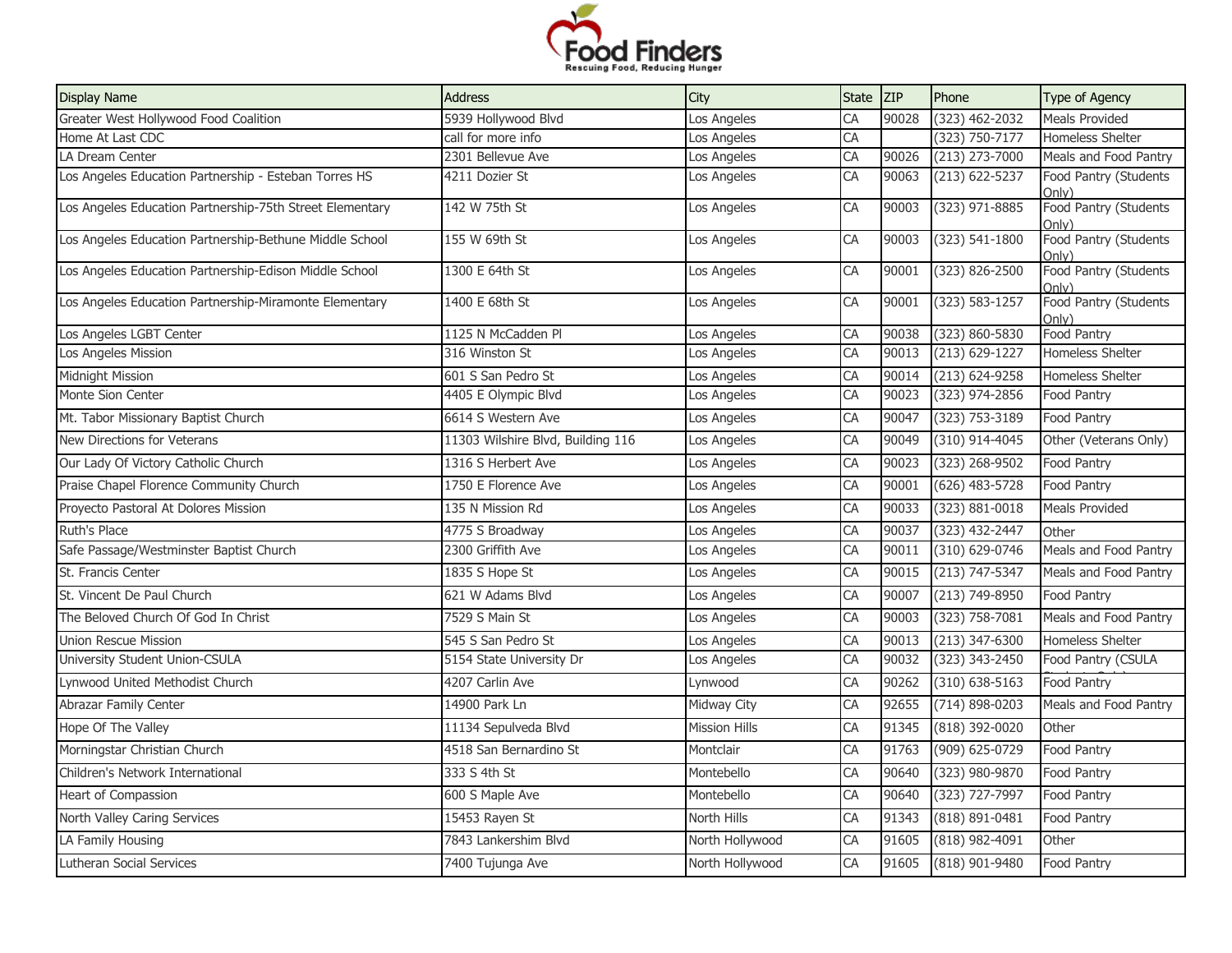

| <b>Display Name</b>                           | <b>Address</b>                       | City                   | State ZIP |       | Phone              | Type of Agency                          |
|-----------------------------------------------|--------------------------------------|------------------------|-----------|-------|--------------------|-----------------------------------------|
| The Village Family Services                   | 6801 Coldwater Canyon Ave, Suite 1-E | North Hollywood        | CA        | 91605 | (818) 738-7344     | Meals Provided                          |
| <b>CLC Worship Center</b>                     | 17601 Lassen St                      | Northridge             | CA        | 91325 | (323) 229-9731     | Meals and Food Pantry                   |
| San Fernando Valley Rescue Mission            | 8756 Canby Ave                       | Northridge             | CA        | 91325 | $(818) 785 - 4476$ | <b>Homeless Shelter</b>                 |
| Beacon Of H.O.P.E.                            | 1200 W Alvarez Ave                   | Orange                 | CA        | 92868 | $(714)$ 288-1777   | Food Pantry                             |
| Calvary Chapel Emanuel                        | 438 E. Katella Avenue #M             | Orange                 | CA        | 92867 | $(714) 516 - 9227$ | Food Pantry                             |
| Family Support Network                        | 1894 N Main St                       | Orange                 | CA        | 92865 | $(714)$ 447-3301   | Food Pantry                             |
| <b>Friendly Center</b>                        | 147 W Rose Ave                       | Orange                 | CA        | 92867 | $(714) 771 - 5300$ | Food Pantry                             |
| Mary's Kitchen                                | 517 W Struck Ave                     | Orange                 | CA        | 92867 | $(714)$ 633-0444   | <b>Meals Provided</b>                   |
| Orange SDA Church                             | 1310 E. Walnut Ave.                  | Orange                 | CA        | 92867 | $(714) 696 - 1732$ | Food Pantry                             |
| Ventura County Rescue Mission                 | 234 E 6th St                         | Oxnard                 | CA        | 93030 | $(805)$ 487-1234   | <b>Meals Provided</b>                   |
| Valley Food Bank                              | 12701 Van Nuys Blvd, Suite A         | Pacoima                | CA        | 91331 | $(818) 510 - 4140$ | Food Pantry                             |
| Pasadena City College Lancer Pantry           | 1570 E Colorado Blvd                 | Pasadena               | CA        | 91106 | $(626) 585 - 7264$ | Food Pantry (PCC<br>Students Only)      |
| Salvation Army Pasadena                       | 960 E Walnut St                      | Pasadena               | CA        | 91106 | $(626) 529 - 0503$ | Meals and Food Pantry                   |
| <b>Union Station Homeless Services</b>        | 412 S Raymond Ave                    | Pasadena               | CA        | 91105 | $(626)$ 240-4550   | <b>Homeless Shelter</b>                 |
| Union Station Homeless Services Family Center | 825 E Orange Grove Blvd              | Pasadena               | CA        | 91104 | $(626)$ 240-4550   | Other                                   |
| <b>Friendly Center</b>                        | 900 S. Melrose St.                   | Placentia              | CA        | 92870 | $(714) 769 - 8660$ | Food Pantry                             |
| Placentia Senior Center                       | 134 N Bradford Ave                   | Placentia              | CA        | 92870 | $(714)$ 986-2332   | Meals and Food Pantry<br>(Seniors Only) |
| Inland Valley Hope Partners                   | 1753 N. Park Ave.                    | Pomona                 | CA        | 91768 | (909) 622-3806     | Food Pantry                             |
| New Life Community Church                     | 275 E Foothill Blvd                  | Pomona                 | CA        | 91767 | $(909) 593 - 5000$ | Food Pantry                             |
| San Francisco Solano Church Food Bank         | 29873 Comercio                       | Rancho Santa Margarita | CA        | 92688 | (949) 589-7767     | Food Pantry                             |
| St. Lawrence Martyr Church                    | 1940 S Prospect Ave                  | Redondo Beach          | CA        | 90277 | (310) 540-0329     | Food Pantry                             |
| St. Paul's United Methodist Church            | 2600 Nelson Ave                      | Redondo Beach          | CA        | 90278 | $(310)$ 370-4319   | Meals and Food Pantry                   |
| <b>Helping Hands Pantry</b>                   | 2205 S Artesia St                    | San Bernardino         | CA        | 92408 | (909) 796-4222     | Food Pantry                             |
| <b>Family Assistance Ministries</b>           | 1030 Calle Negocio                   | San Clemente           | CA        | 92673 | $(949)$ 492-8477   | Food Pantry                             |
| Recovery Cafe San Jose                        | 80 S 5th St                          | San Jose               | CA        | 95112 | $(408)$ 294-2963   | <b>Meals Provided</b>                   |
| Next Door Solutions to Domestic Violence      | 234 E Gish Rd, Suite 200             | San Jose               | CA        | 95112 | $(408) 501 - 7550$ | Other                                   |
| Harbor Interfaith Service                     | 670 W 9th St                         | San Pedro              | CA        | 90731 | $(310) 831 - 9123$ | Food Pantry                             |
| Salvation Army San Pedro                      | 138 Bandini                          | San Pedro              | CA        | 90731 | $(310) 832 - 7228$ | Food Pantry                             |
| The Power Of The Potter's Christian Center    | 627 S Pacific Ave                    | San Pedro              | CA        | 90731 | $(310)$ 957-2994   | Food Pantry                             |
| Toberman Neighborhood Center                  | 131 N Grand Ave                      | San Pedro              | CA        | 90731 | $(310) 832 - 1145$ | Food Pantry                             |
| Trinity Lutheran Church                       | 1450 W 7th St                        | San Pedro              | CA        | 90732 | (310) 832-1189     | Food Pantry                             |
| Annie Mae Tripp Southwest Community Center    | 1601 W 2nd St                        | Santa Ana              | CA        | 92703 | (714) 547-4073     | Meals and Food Pantry                   |
| City Net                                      | 400 W Santa Ana Blvd                 | Santa Ana              | CA        | 92701 | (562) 774-1902     | <b>Meals Provided</b>                   |
| Official No One Left Behind                   | 2151 E. 1st Street                   | Santa Ana              | CA        | 92705 | $(714) 856 - 7602$ | Meals and Food Pantry                   |